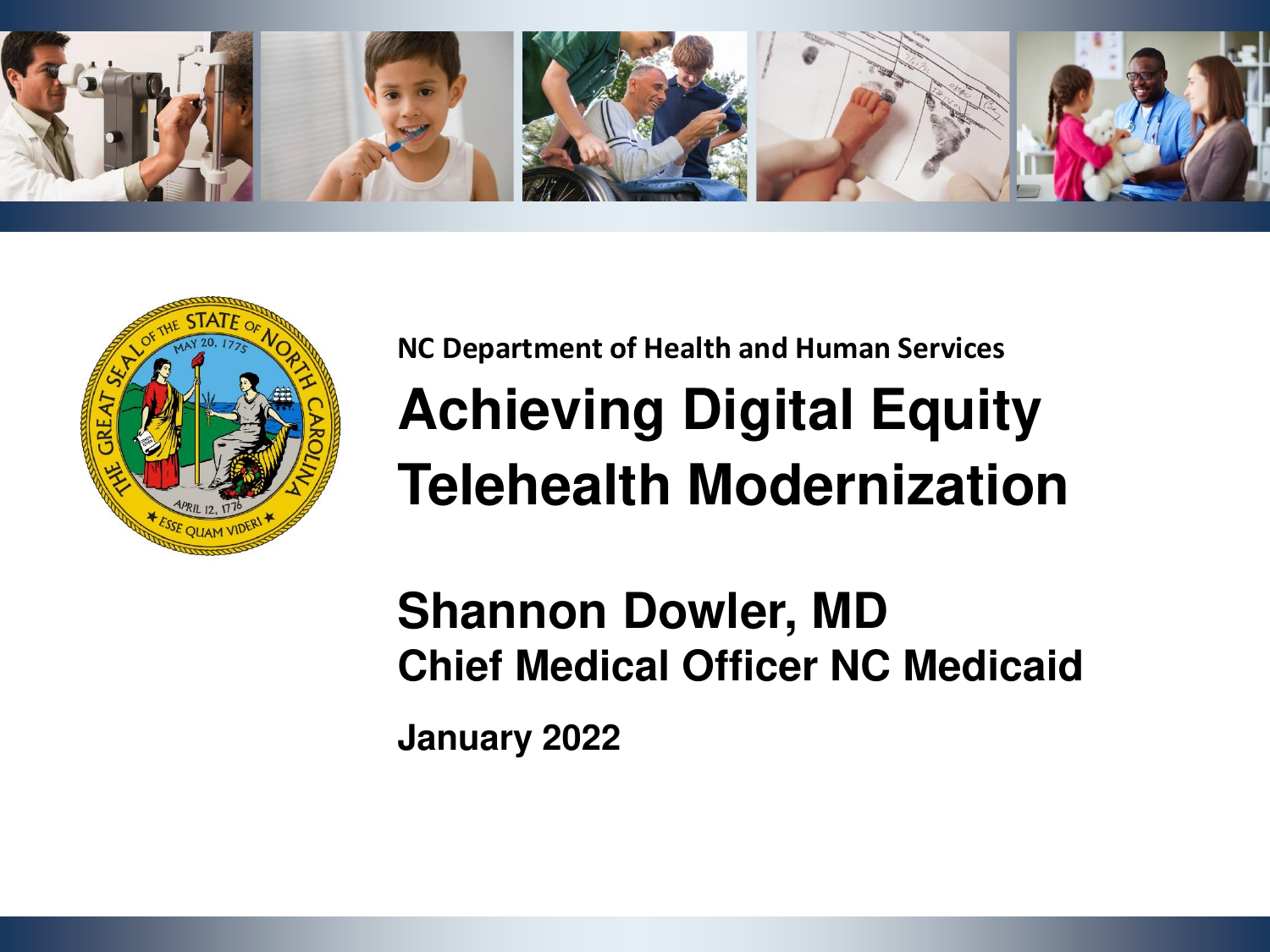- There was an immense drop in the total volume of care delivered during the first few months of the Public Health Emergency.
- **NC Medicaid had almost no telehealth provisions in place in March of 2019.**

## **Bottom Line**

- **Over the course of 6 weeks NC Medicaid mobilized close to 400 policies, payments and modifications.**
- A significant increase in telehealth and telephonic services (telemedicine) made up some of the gap created by the drop in in-person services.

#### Telehealth, Telephonic, and In-person Claims Volume | 12/31/18 - 11/22/2021

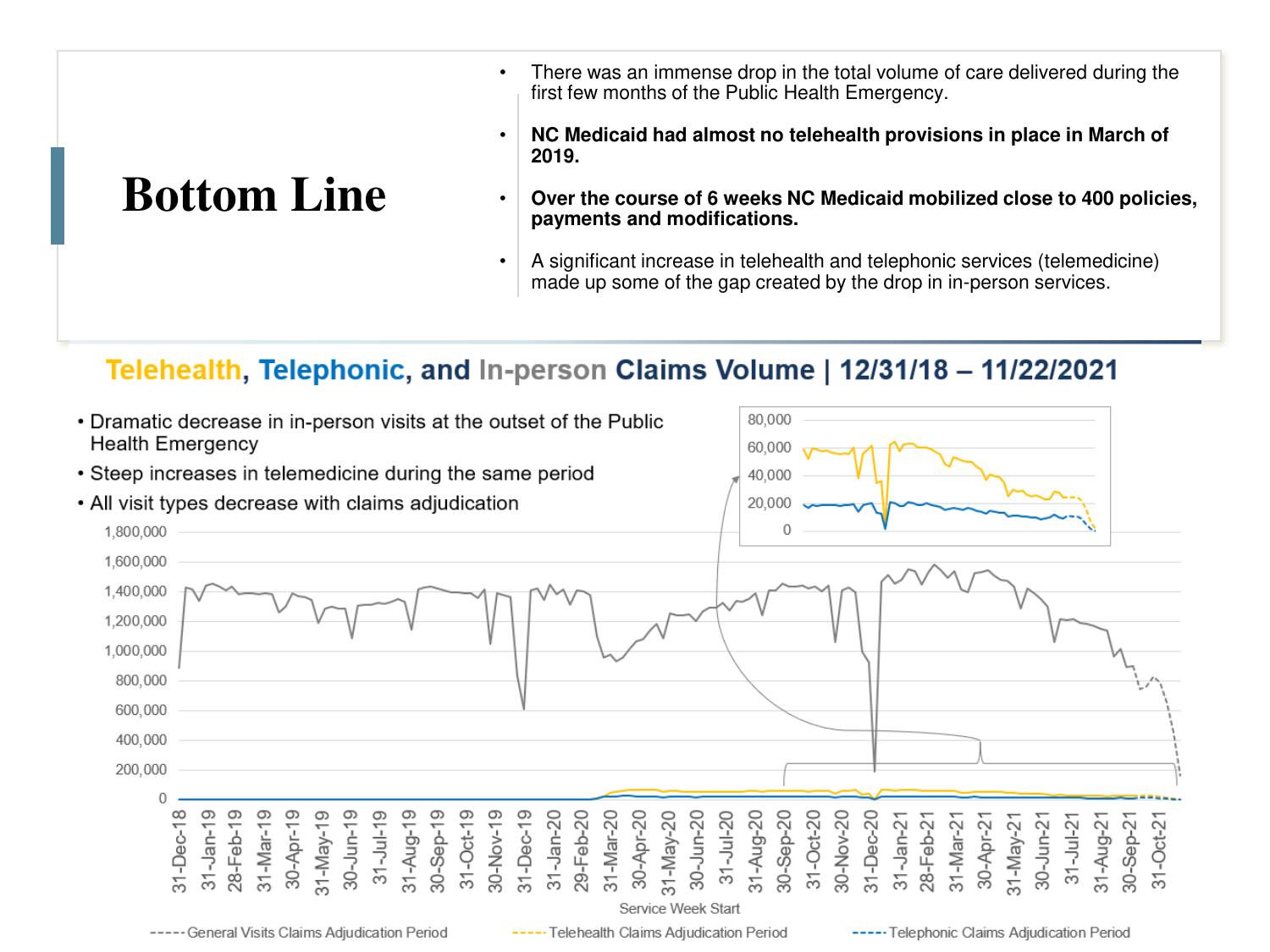

Partnering to Overcome Barriers to Access to Telehealth Services Early in the Pandemic

- AHEC Practice Supports deployed to Low Telehealth Utilizers in high-risk areas
- DHHS Telehealth Workstream
- Collaboration with DMH on Telehealth Expansion
- Office Rural Health broadband and other initiatives
- Payers Council to align coverage transparently across plans
- NCMS offered free telehealth platform for practices to use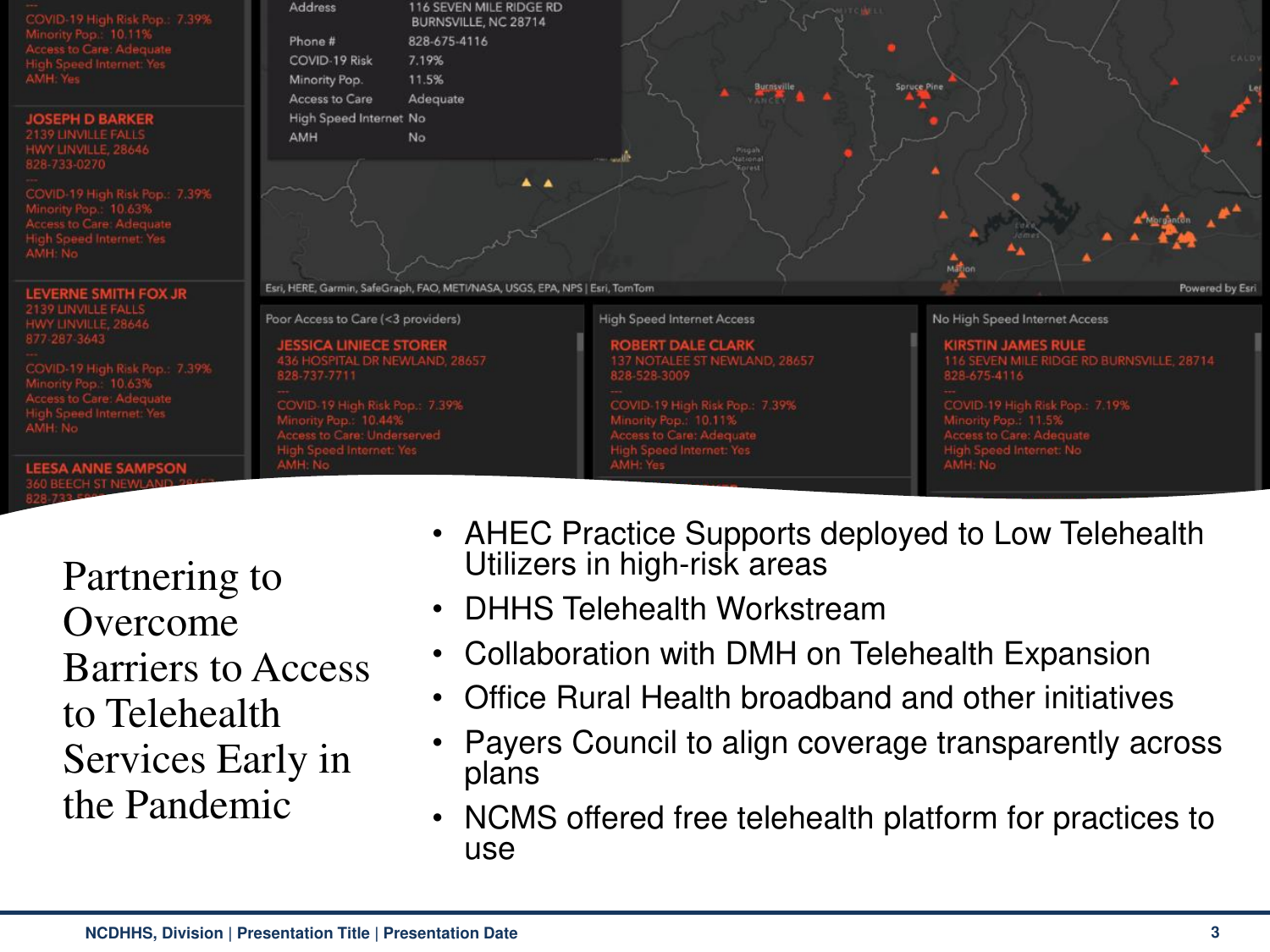## **The Digital Divide: Living Proof**

| Buncombe <sup>®</sup>                                               | Variety<br>Speed<br>Down<br>Up<br>Line Dedication | <b>Buncombe</b><br><b>Many Vendors</b><br><b>High Speed</b><br>200 mB<br>$20 \text{ m}$ B<br>Dedicated Line | Madison<br>One Vendor<br>Low Speed<br>$20 \text{ m}$ B<br>5 <sub>mB</sub><br><b>Shared Line</b> |
|---------------------------------------------------------------------|---------------------------------------------------|-------------------------------------------------------------------------------------------------------------|-------------------------------------------------------------------------------------------------|
| <b>Ruther</b><br>'Graham<br>Hender-<br>\ford                        |                                                   |                                                                                                             |                                                                                                 |
| Tran's<br><i>syl:</i><br>vania<br>Cherokee<br>Polk<br>Macon<br>Clay | Connection                                        | Reliable                                                                                                    | Intermittent                                                                                    |
|                                                                     | Cost                                              | \$70/month                                                                                                  | \$140/mo & Tree removal, Tower Upgrade \$1600                                                   |

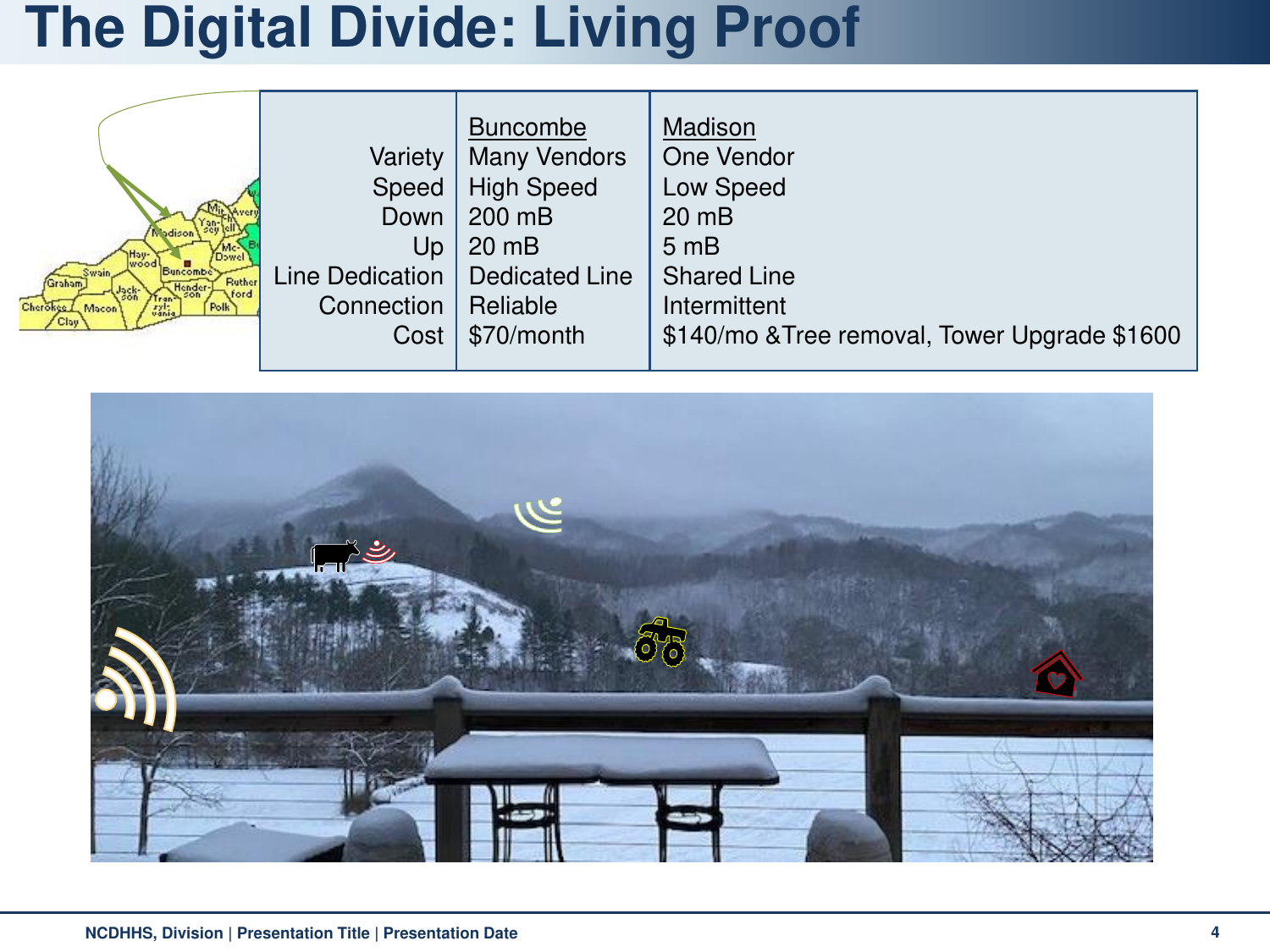# **Overcoming Barriers to Access**

- Overcoming hesitancy to a new approach to healthcare
- Overcoming technology challenges
	- Family or friends would loan use of devices or networks
	- Practices would open their network access and extend it
	- Public places like libraries and schools had open access wifi
	- Ipad Model of visit



### https://youtu.be/\_0c4kLeBXgY

• Crowd sourced video to encourage patients to engage in telehealth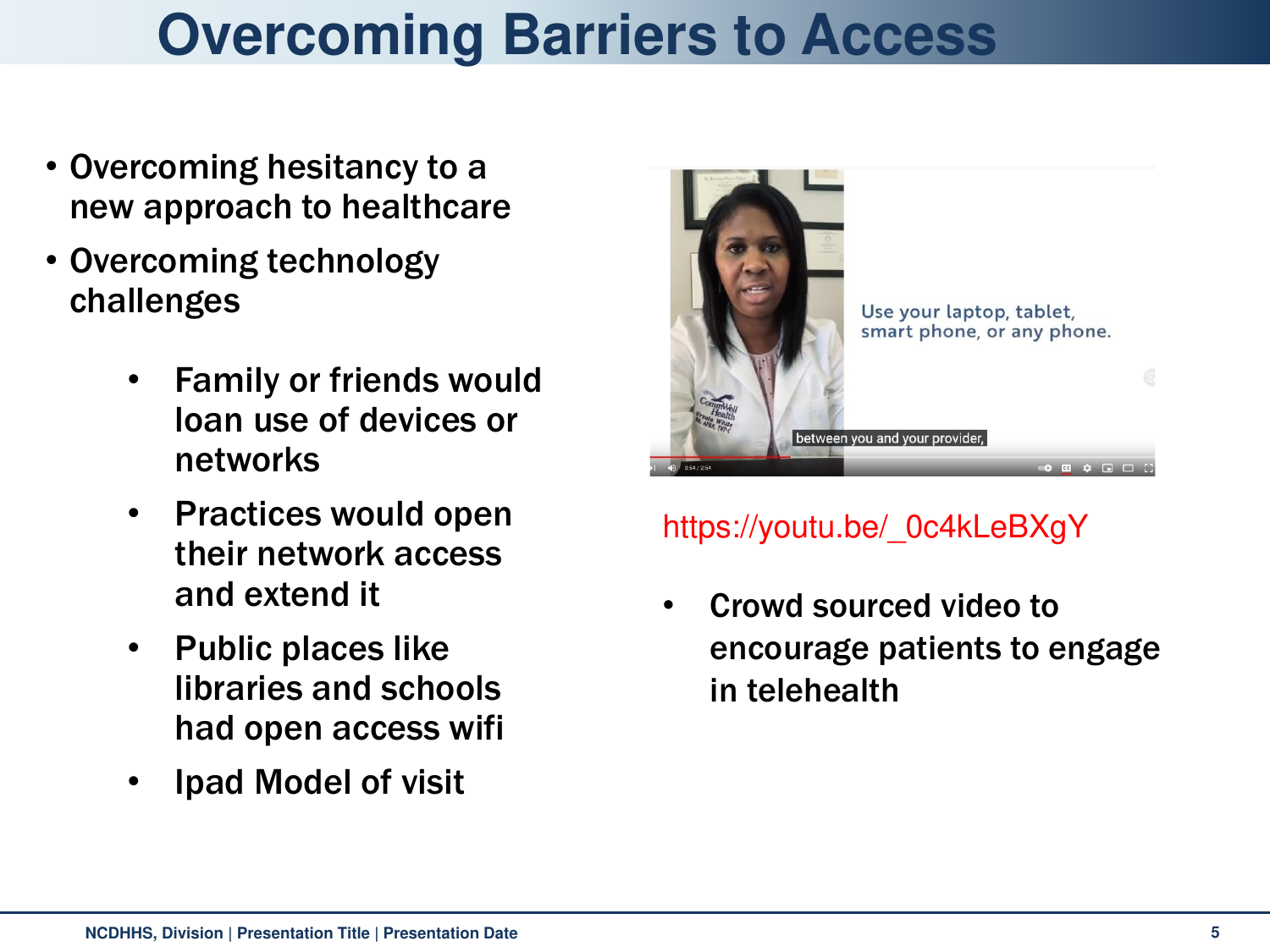# **Great Pandemic Debate: Telephonic Care**

Ratio of Telehealth and Telephonic Claims to General Claims | 12/31/18 – 11/22/2021

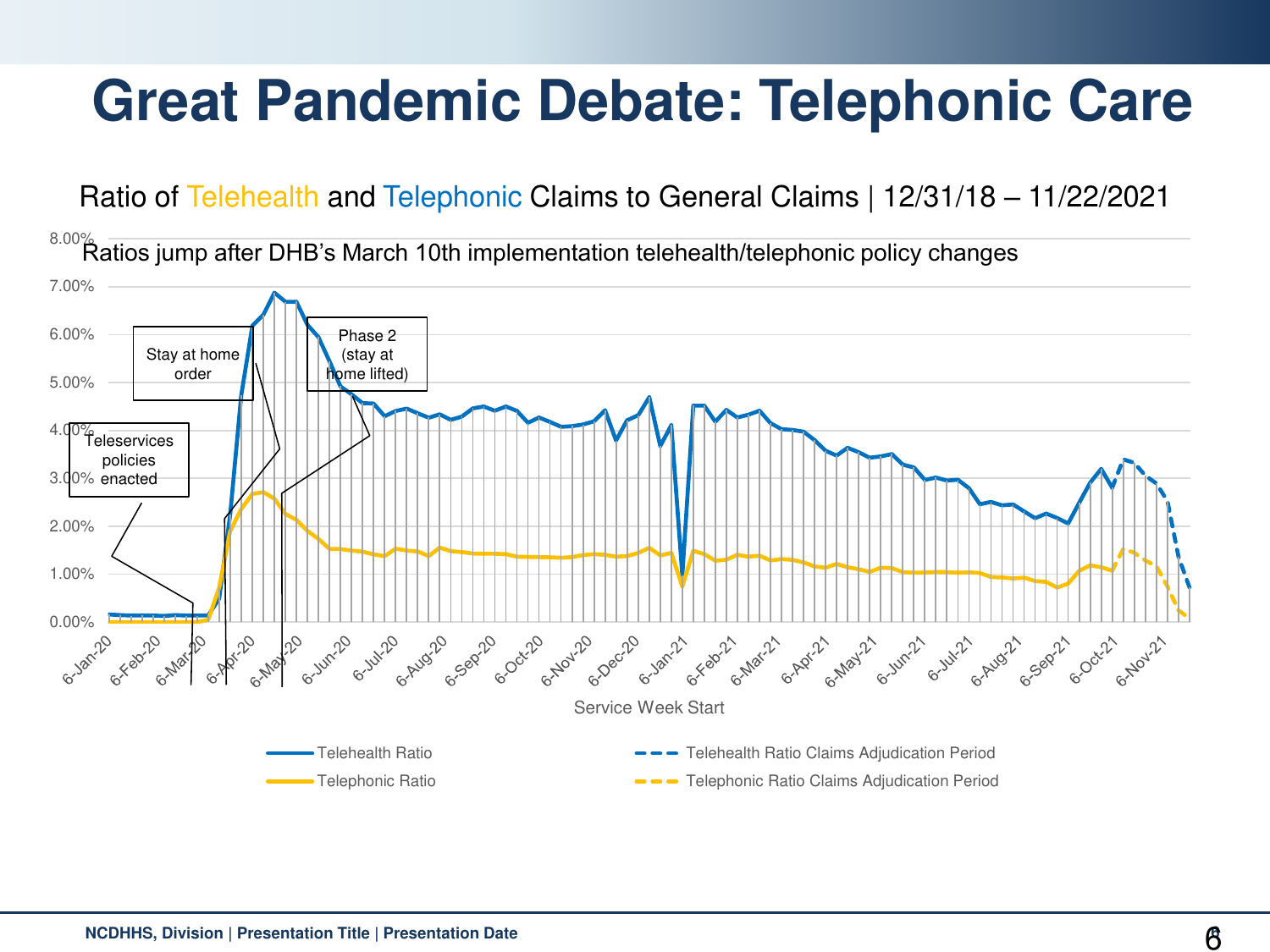### **% Telehealth<sup>1</sup> for Physical vs. Behavioral Health | 3/09/2020 – 11/22/2021**



Compared to other types of care telemedicine made up a much larger proportion of behavioral health

<sup>1.</sup> Remote encounters that include both audio and video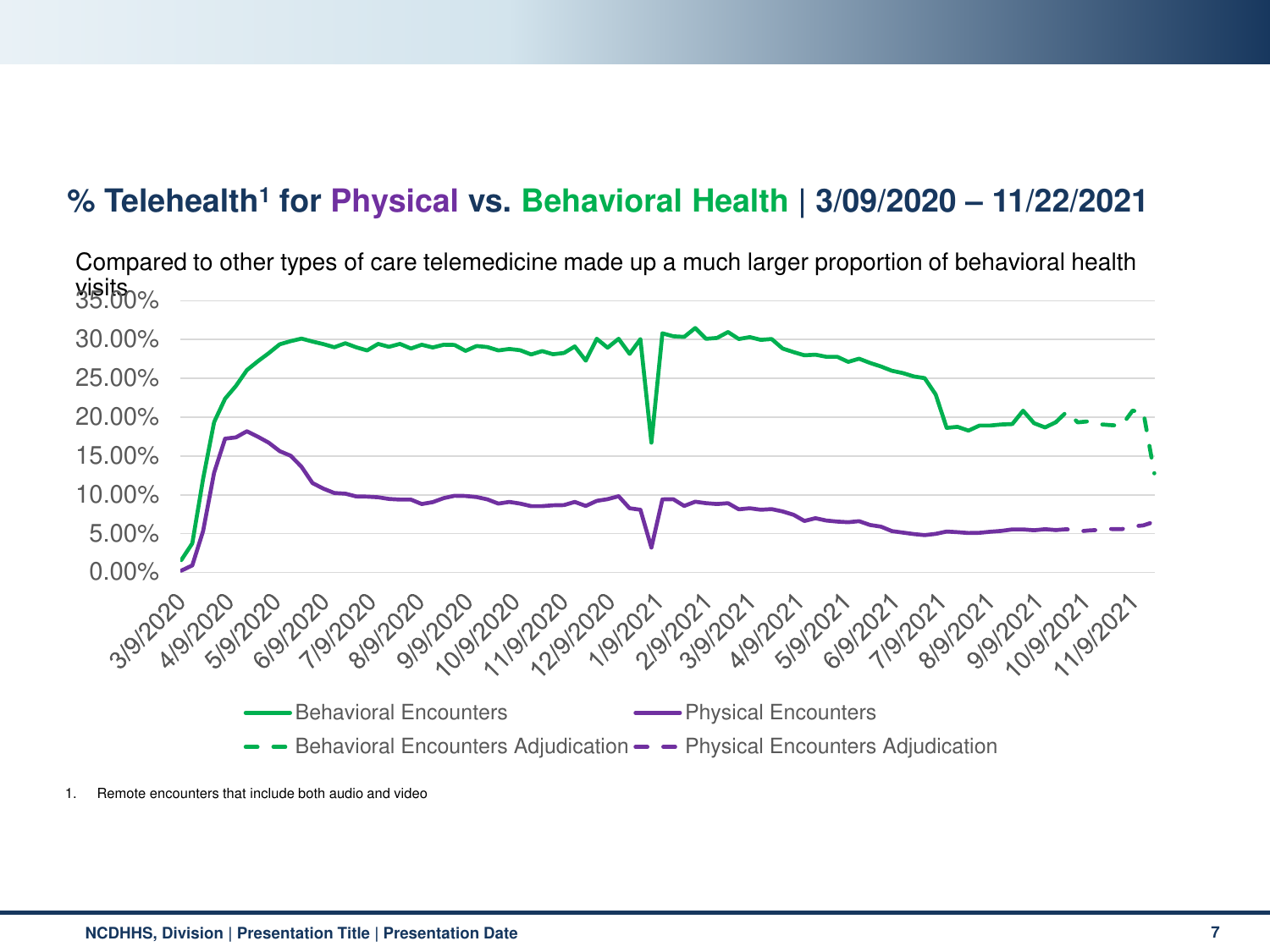### Telehealth, Telephonic, and In-person Behavioral Health Encounters Volume 03/09/2020 – 11/29/2021



 $---$  Telehealth claims adjudication  $---$  In-person claims adjudication

--- Telephonic claims adjudication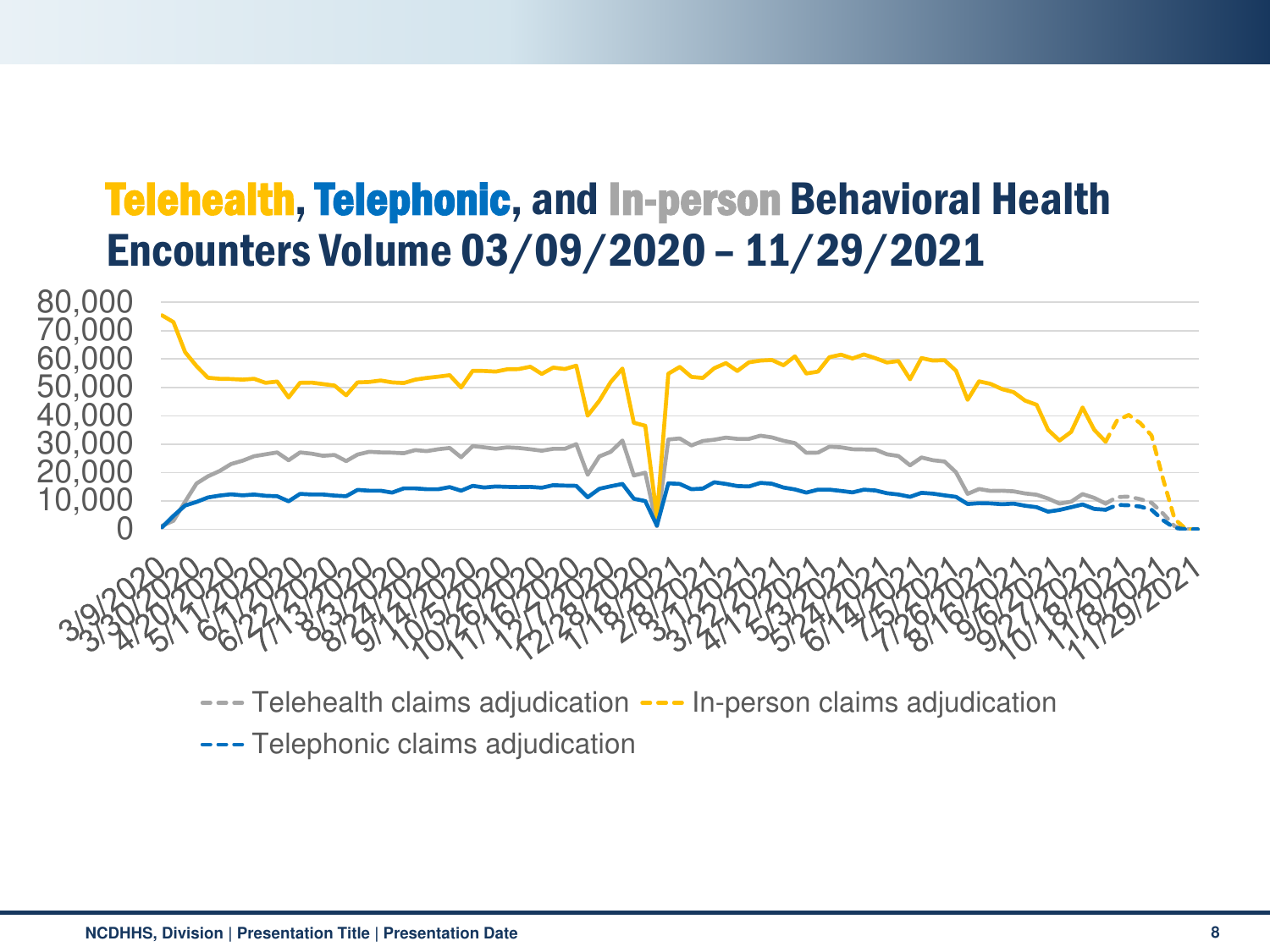## **Do People Like Telephonic Therapy? Beneficiary Survey Findings**

- Of respondents whose most recent visit was virtual individual therapy (n=145) 59% said that they would like to continue virtual therapy if given the option to return in person.<sup>1</sup>
	- Black or African American respondents were less likely to want to continue virtual individual therapy (44%, **24 of 54, p<.00001**) compared to White respondents (73%, **48 of 66).**<sup>1</sup>
- 84% of respondents (n=186) reported no technical difficulties at their last virtual appointment.<sup>1</sup>
- When comparing self reported outcomes from February 2020 (before transition to telehealth) to April 2020 (transition to primary telehealth model), self reported outcomes remain similar.<sup>2</sup>

<sup>1.</sup> Intercept survey implemented by Carolina Outreach, a statewide behavioral health provider

<sup>2.</sup> Patient-reported outcomes survey implemented by Access Family Services, statewide behavioral health agency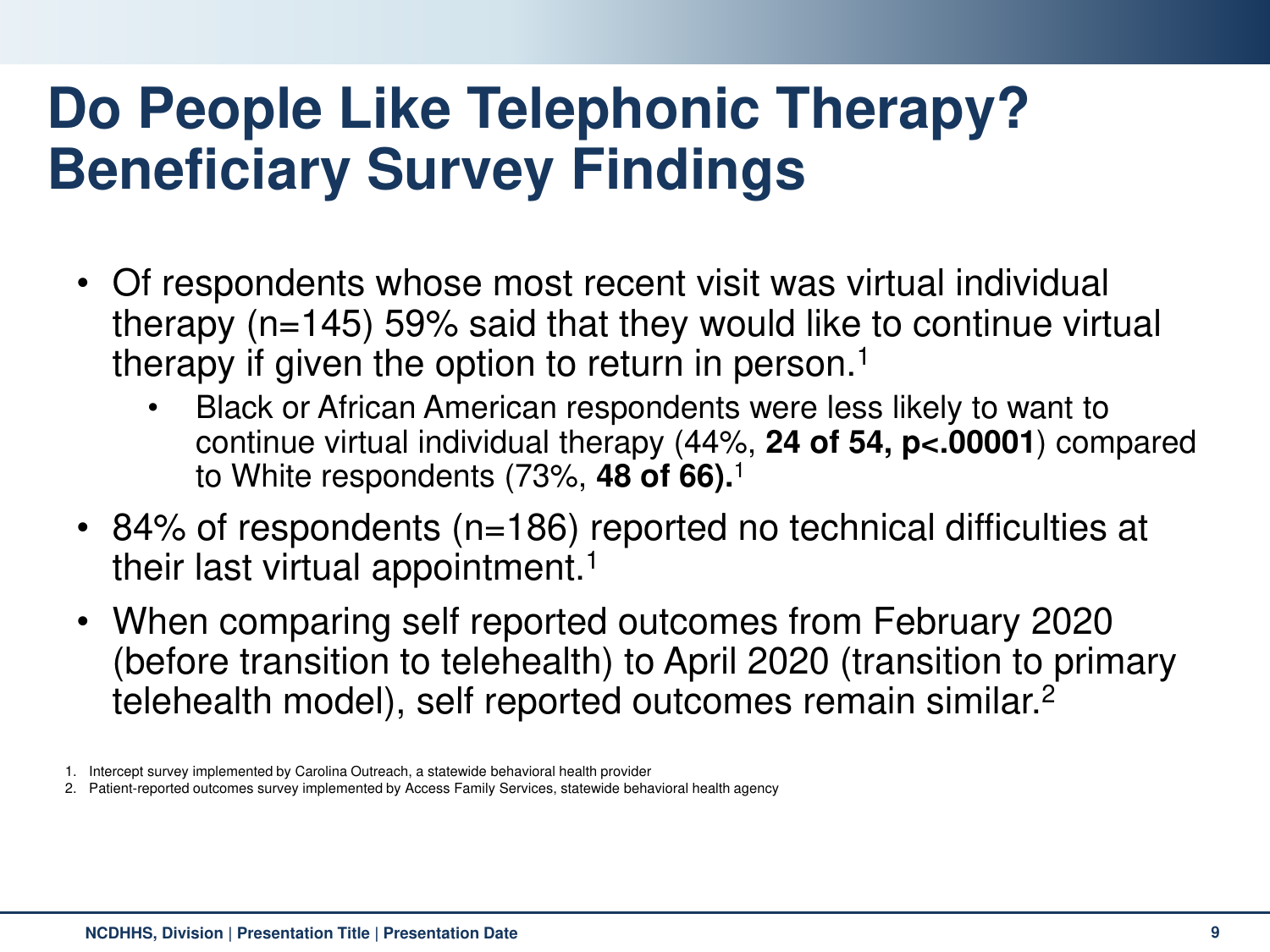### **Do People Like Telehealth? Adult Patient Experience with Overall Healthcare Received**

**Over 80% of adult beneficiaries report being a very or somewhat positive experience with overall healthcare received, regardless of whether they received telehealth services or not.**



Using any number from 0 to 10, where 0 is the worst health care possible and 10 is the best health care possible, what number would you use to rate all your health care in the last 6 months?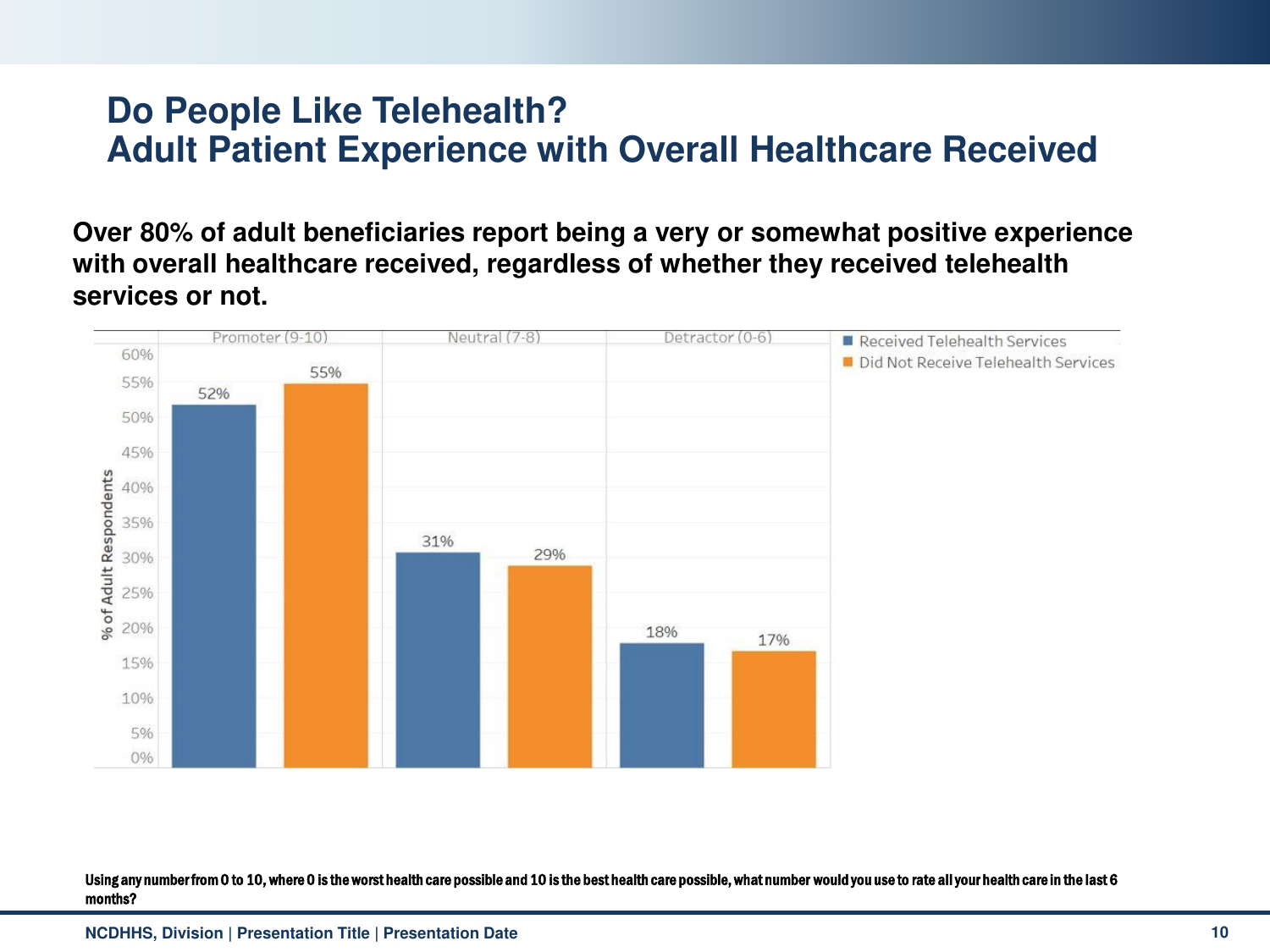### **Do People Like Telehealth? Child Patient Experience with Overall Healthcare Received**

**Over 90% of parents or guardians of child beneficiaries report a very or somewhat positive experience with overall healthcare received, regardless of whether their received telehealth services or not.**

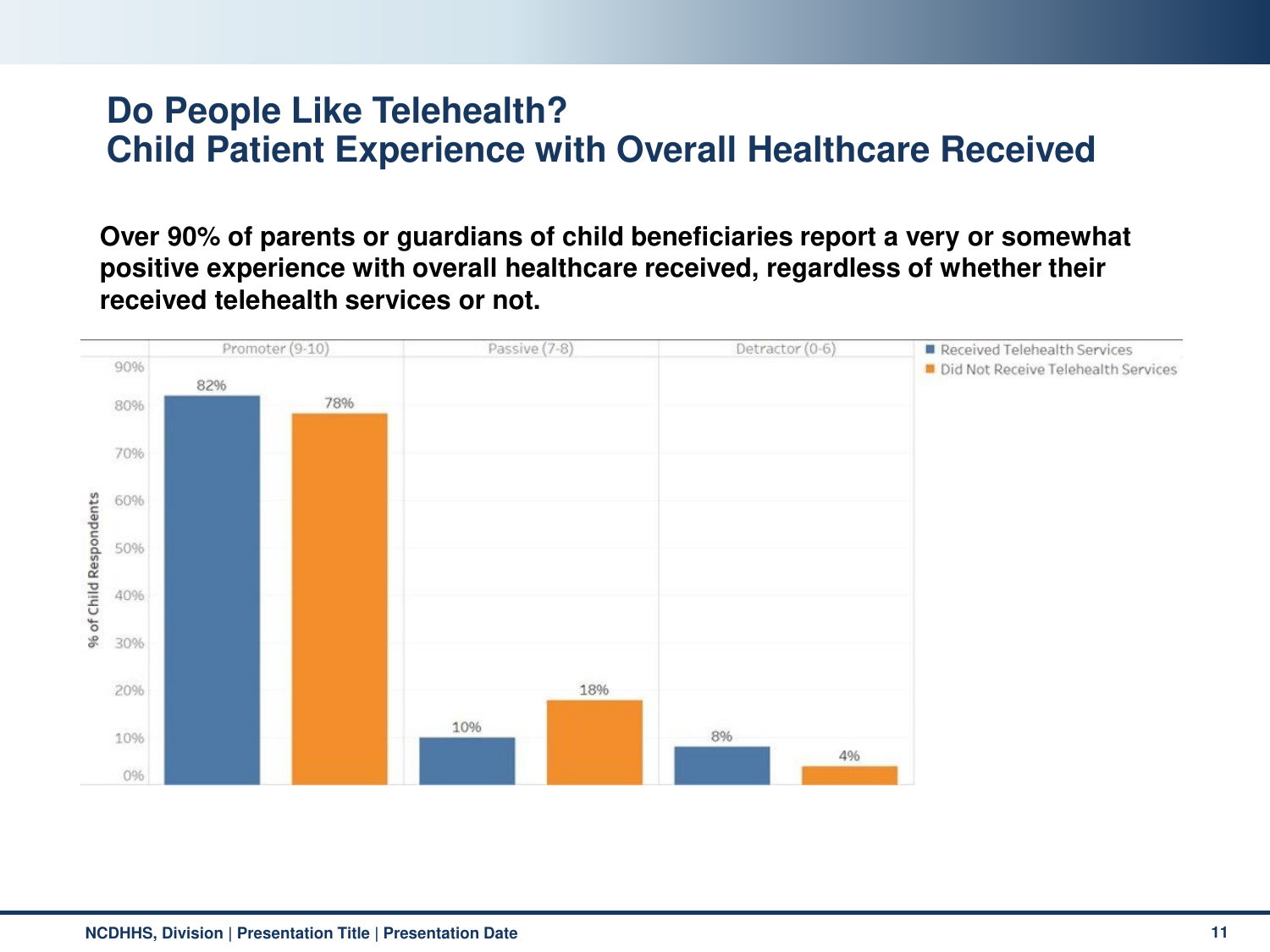## Sorting the Wheat from the Chaff: Which "atypical" services added value?

## Telehealth, Telephonic, and In-person Claims Volume for OT & PT Evaluation and Therapy 03/09/2020 – 11/22/2021

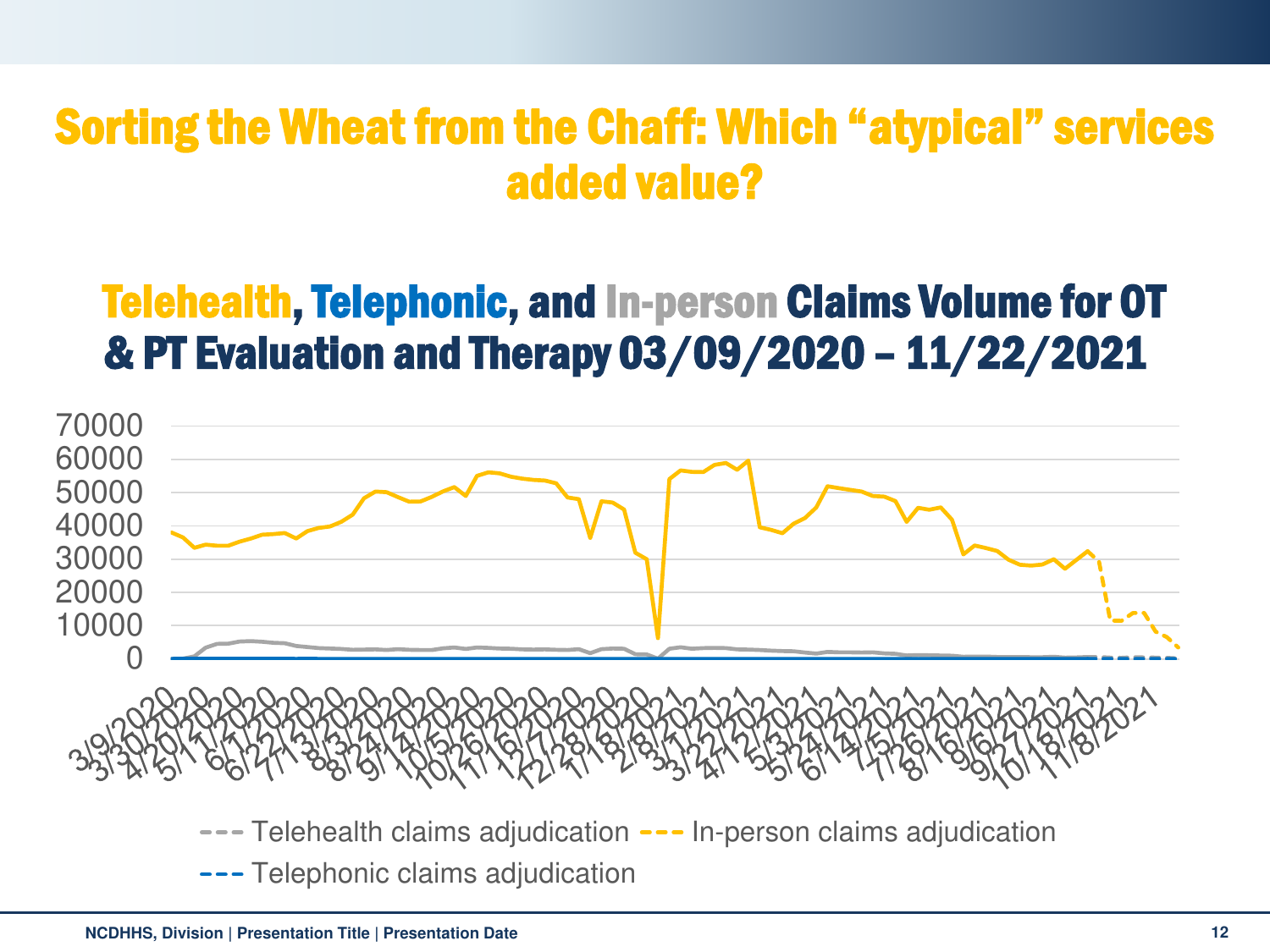### Telehealth as a Proportion of Total Care by Race 03/01/2020 – 05/02/2021

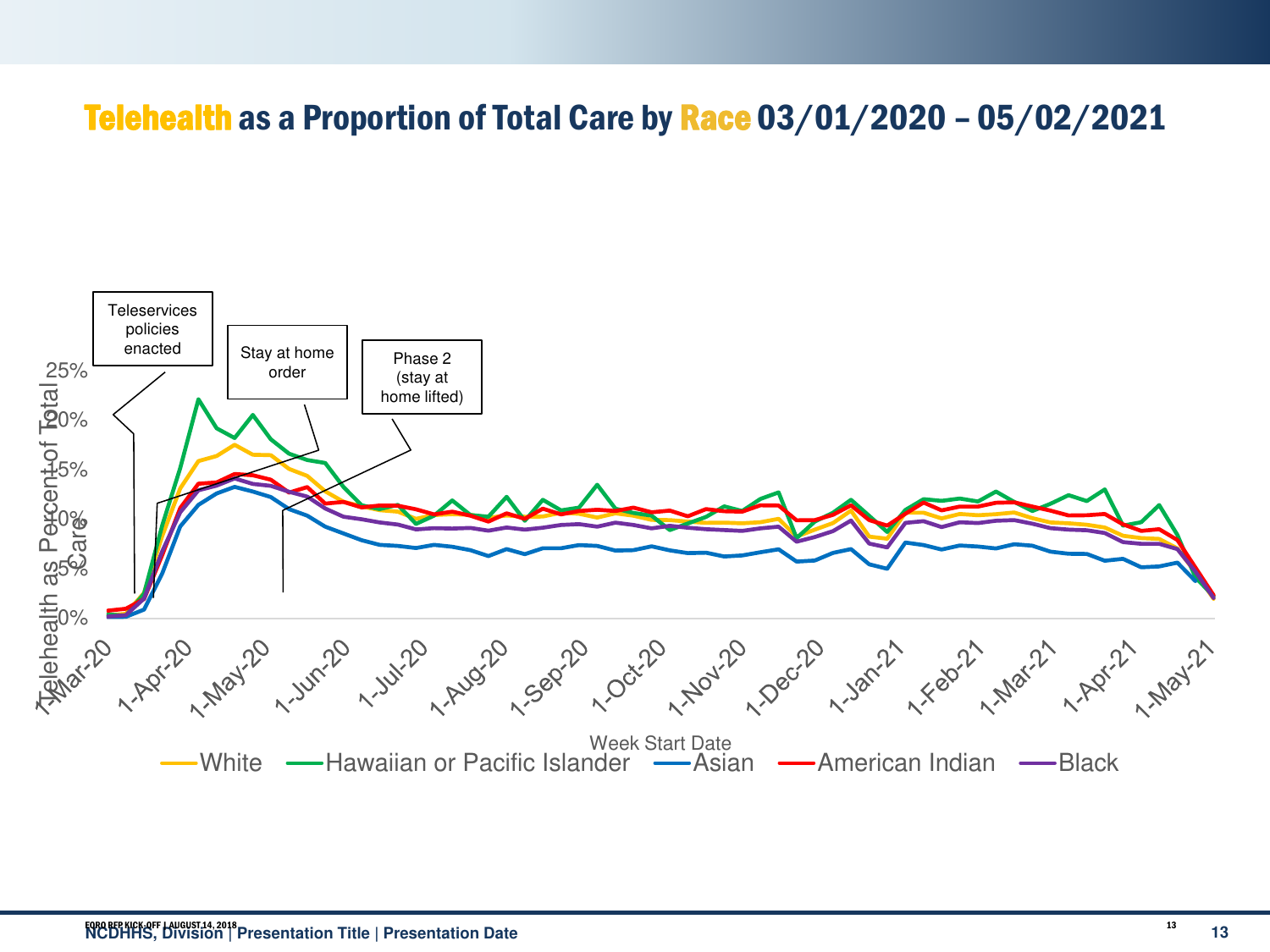### Telehealth as a Proportion of Total Care by Age 03/01/2020 – 05/02/2021

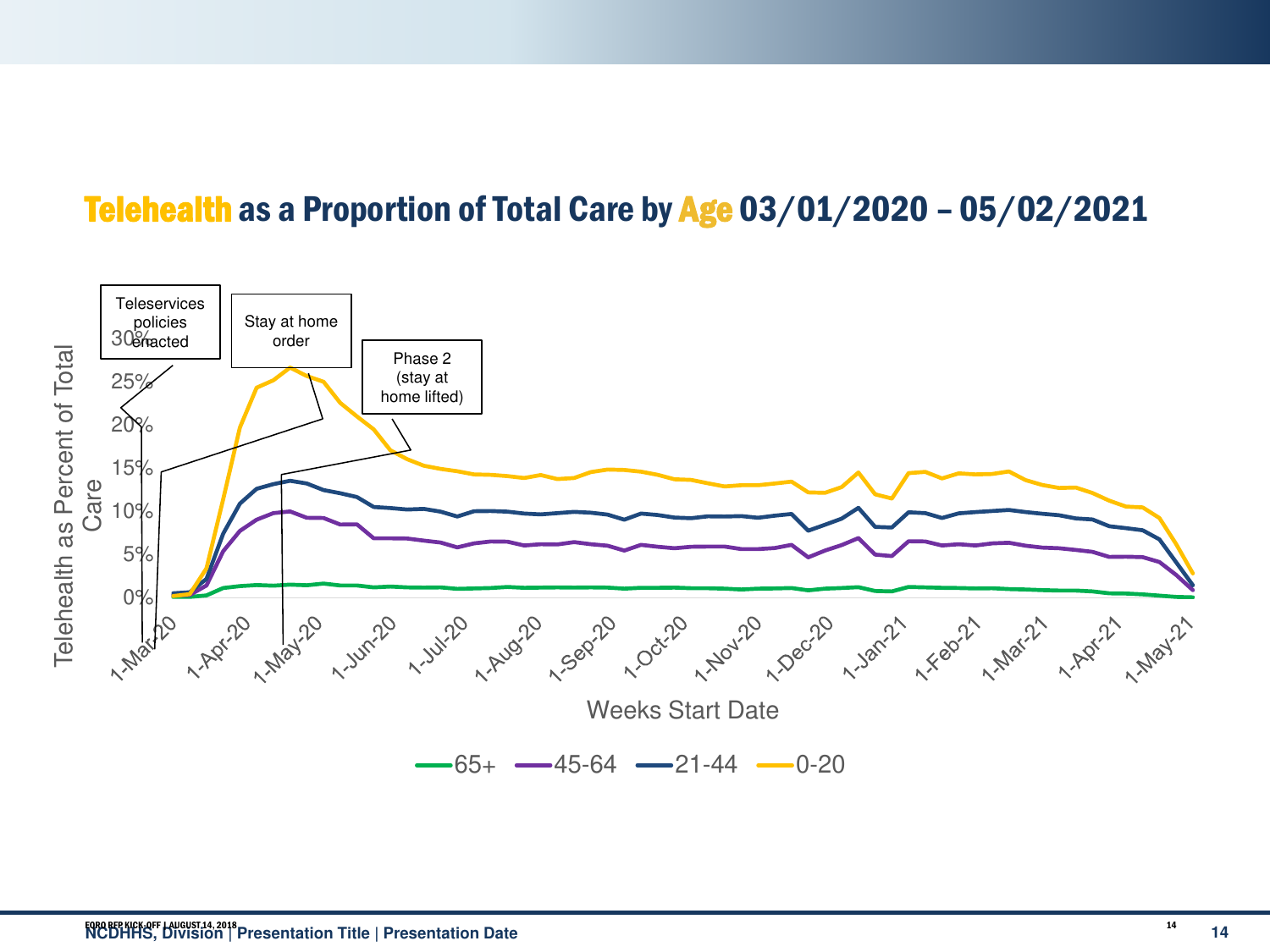### **Teleservice Utilization Odds by Geography, Race and Disease Type**

#### **Over time we saw a levelling of the odds ratios across groups.**

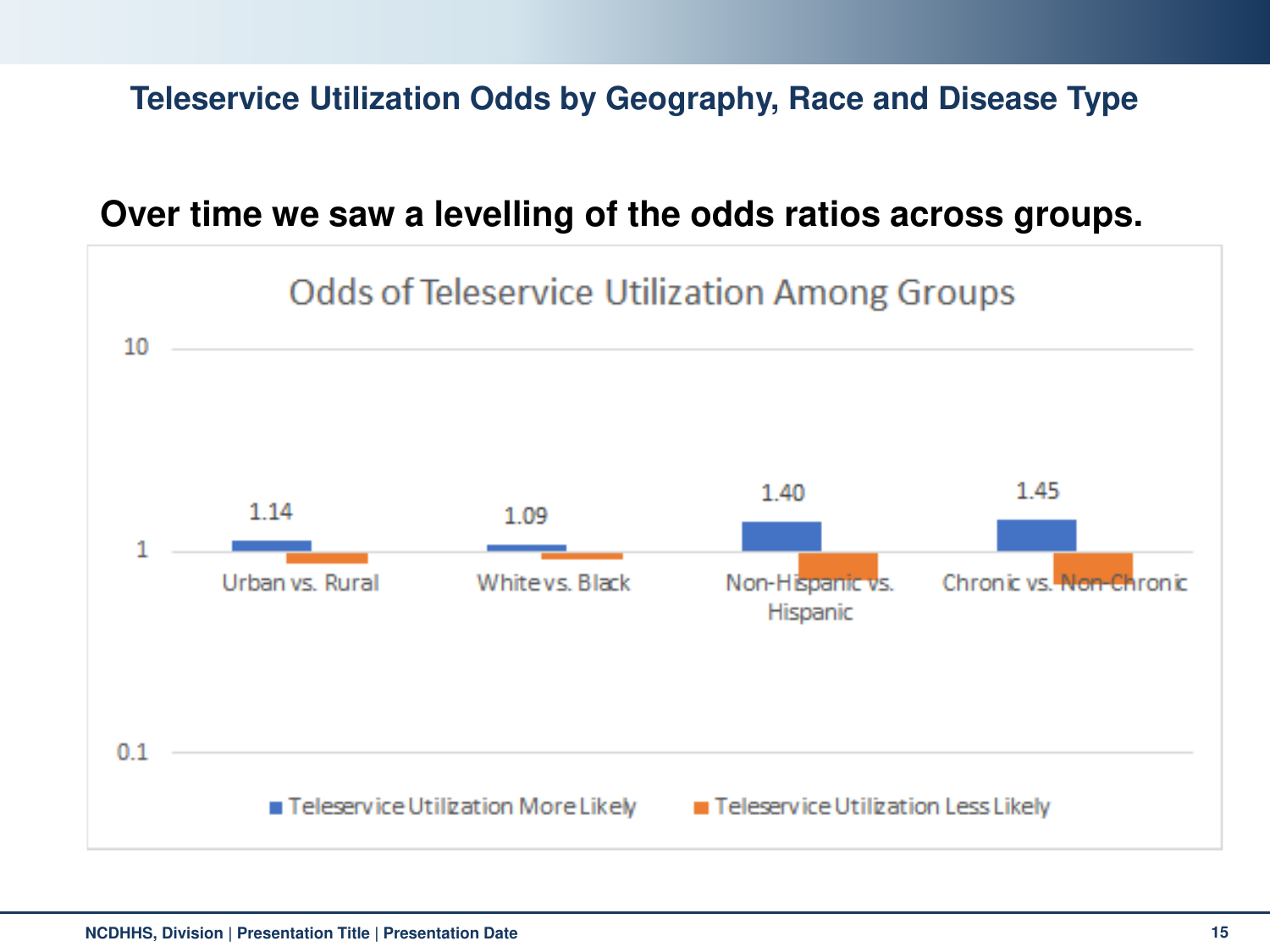## Did Teleservices Close Care Gaps?

Primary care practices that adopted telemedicine at higher rates saw a much larger proportion of their patients during the first five months of the Public Health Emergency.

| Level of Uptake<br>(number of teleservice claims during the<br>pandemic so far) | <b>No. of Practices</b> | <b>No. of Patients Receiving</b><br><b>Primary Care During</b><br><b>Pandemic</b> | <b>Est. % of Panel Accessing</b><br><b>Practice During Pandemic</b> |
|---------------------------------------------------------------------------------|-------------------------|-----------------------------------------------------------------------------------|---------------------------------------------------------------------|
| HIGH (300+)                                                                     | 308                     | 853,392                                                                           | 121%                                                                |
| MED (50-299)                                                                    | 567                     | 431,825                                                                           | 97%                                                                 |
| $LOW (1-49)$                                                                    | 875                     | 315,133                                                                           | 77%                                                                 |
| <b>NONE</b>                                                                     | 488                     | 109,272                                                                           | 80%                                                                 |
| <b>Grand Total</b>                                                              | 2,238                   | 1,709,622                                                                         | 101%                                                                |

patients that visit that practice. The denominator is the CA-II enrollment. Beneficiaries in the numerator and may not be the same as those denominator.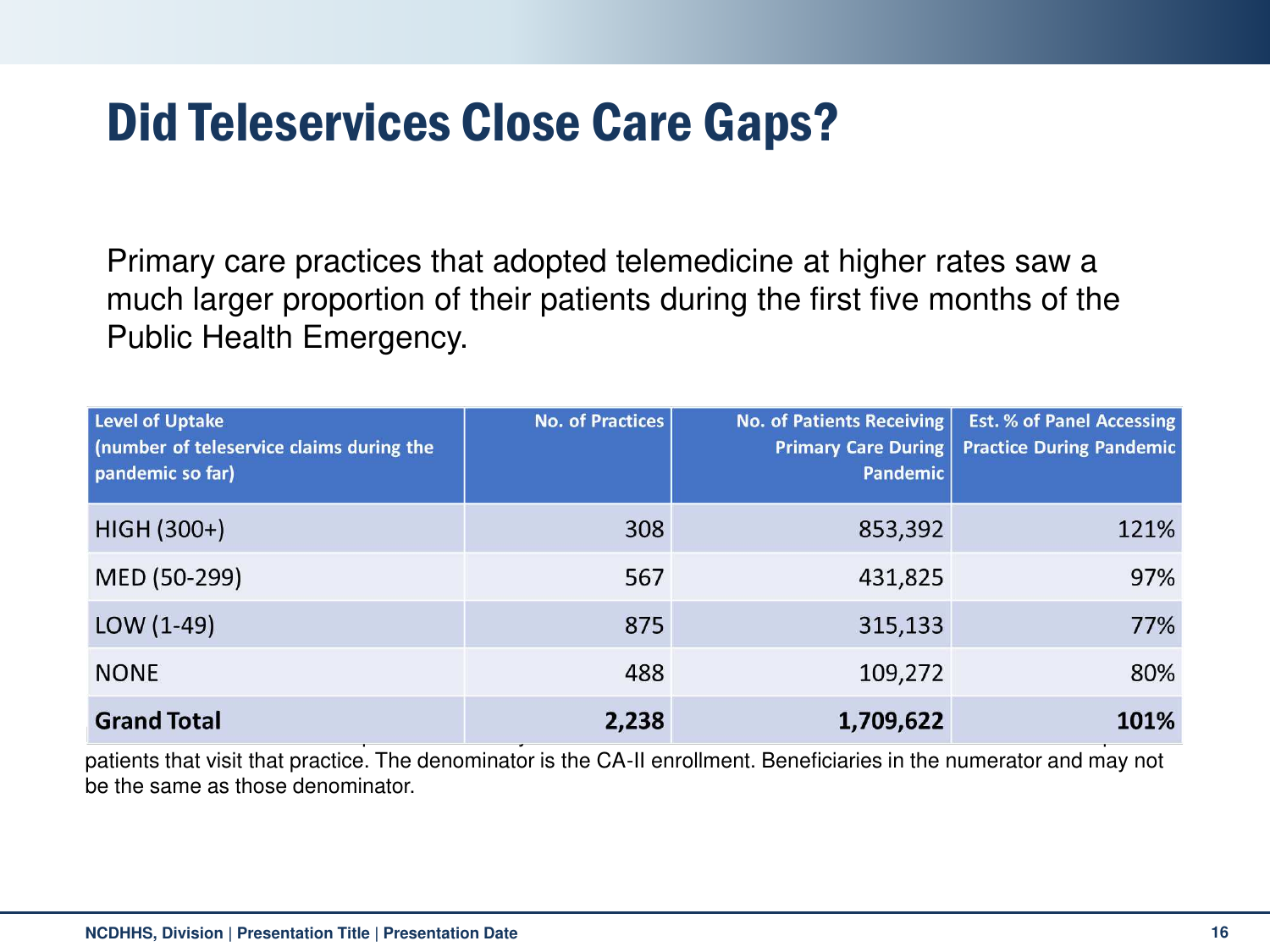#### **Is Telehealth ADDITIVE or REPLACMENT? A Second Visit Was Less Likely After Teleservices**